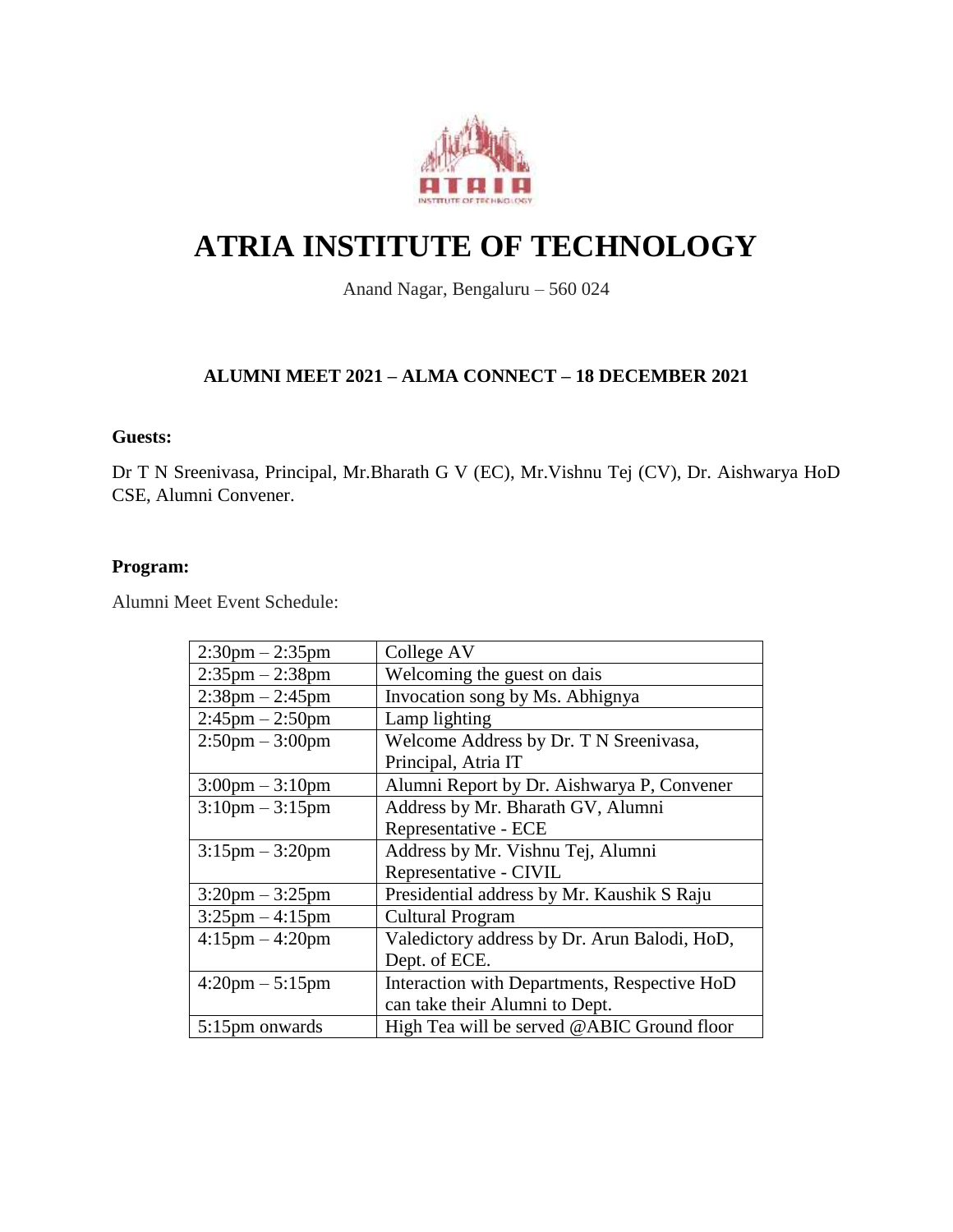Atria institute of technology has marked the third Saturday of December as the "ALUMNI DAY".Going by the tradition, this year, Atria welcomed all its alumni on 18<sup>th</sup> December 2021. All SOPs regarding the COVID rules and protocols were considered while organizing the event.

The event started at 2:00pm on the Saturday afternoon, the theme being "Christmas Eve". A photoshop comprising of a Santa Claus, a crescent moon with stars were put for a photoshoot. The event saw a good turnover of graduated students from 2004 till 2021 batches from all branches of the college. Overall w ehad 172 Alumni from Engineering and Management stream.

The get together started by invoking the blessings of the almighty followed by the lighting of the lamp. The principal of the college, Dr. T N Sreenivasa welcomed the august gathering. The annual alumni report was read by Dr. Aishwarya P, HoD, Dept. of CS & E. A few eminent alumni from the various branches were invited to share their experiences. A surprise twist was given by the principal to honour the department which had the maximum turnover of its alumni. The vote of thanks was given by Dr. Arun Balodi, HoD, Dept. of ECE.

The college management and the faculties were elated to know the array of fields that our alumni had evented and were successful in their careers.

Post the stage function, was the cultural extravaganza organized for the invitees. The students exhibited a feast to the eyes and ears by dancing and singing for both traditional and Bollywood dance numbers.

A high tea was organized for the alumni which was followed by a photo session.

In all, the alumni's felt nostalgic and felt happy that the college had grown leaps and bounds from where they had graduated.

From Press and Media, we had representatives from Parivarthan Prabha and PRIME TV, Bengaluru for the entire coverage of events.

In totality, the event was well curated and executed by the organizing team and all the alumni felt at comfortable coming back to their college.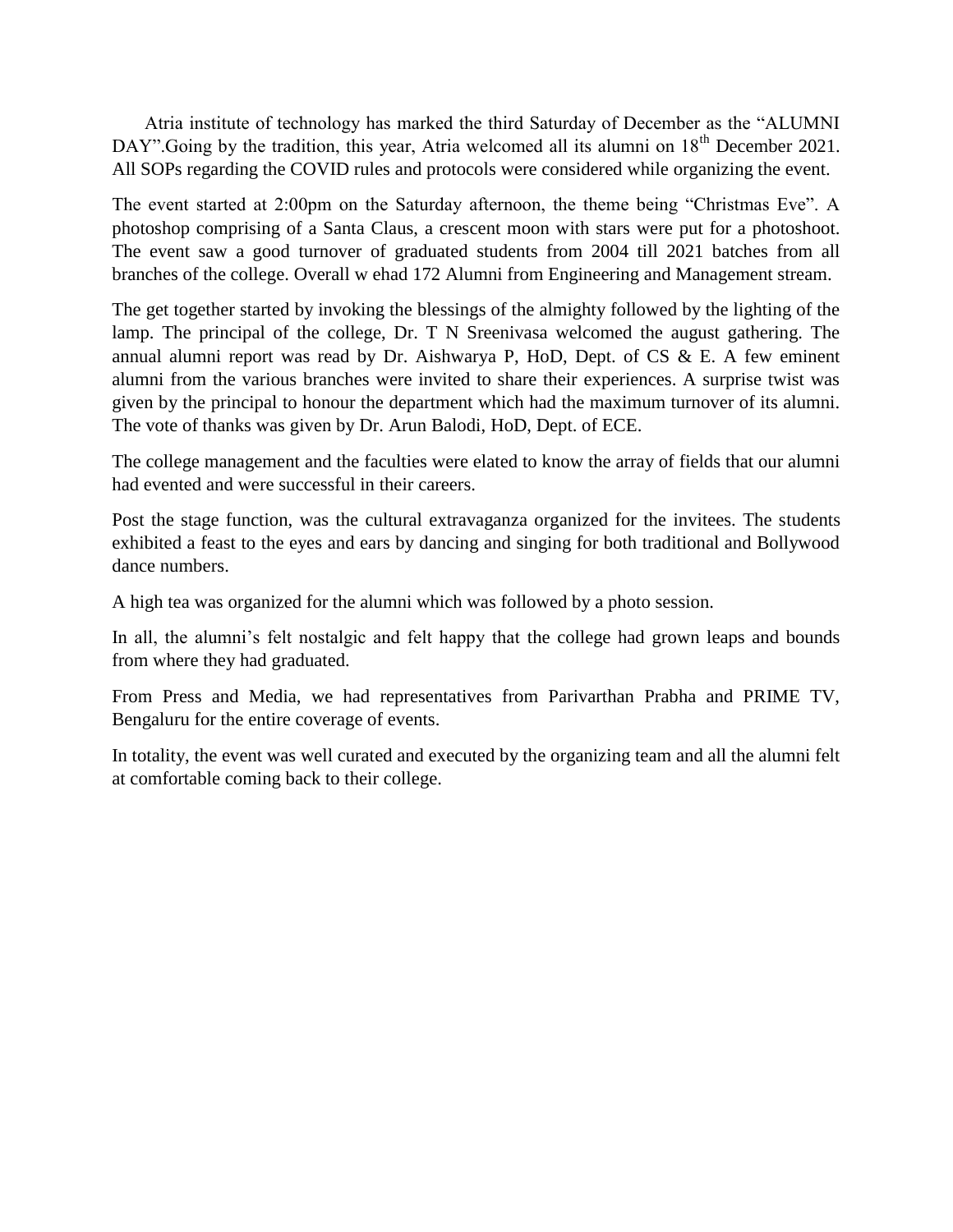